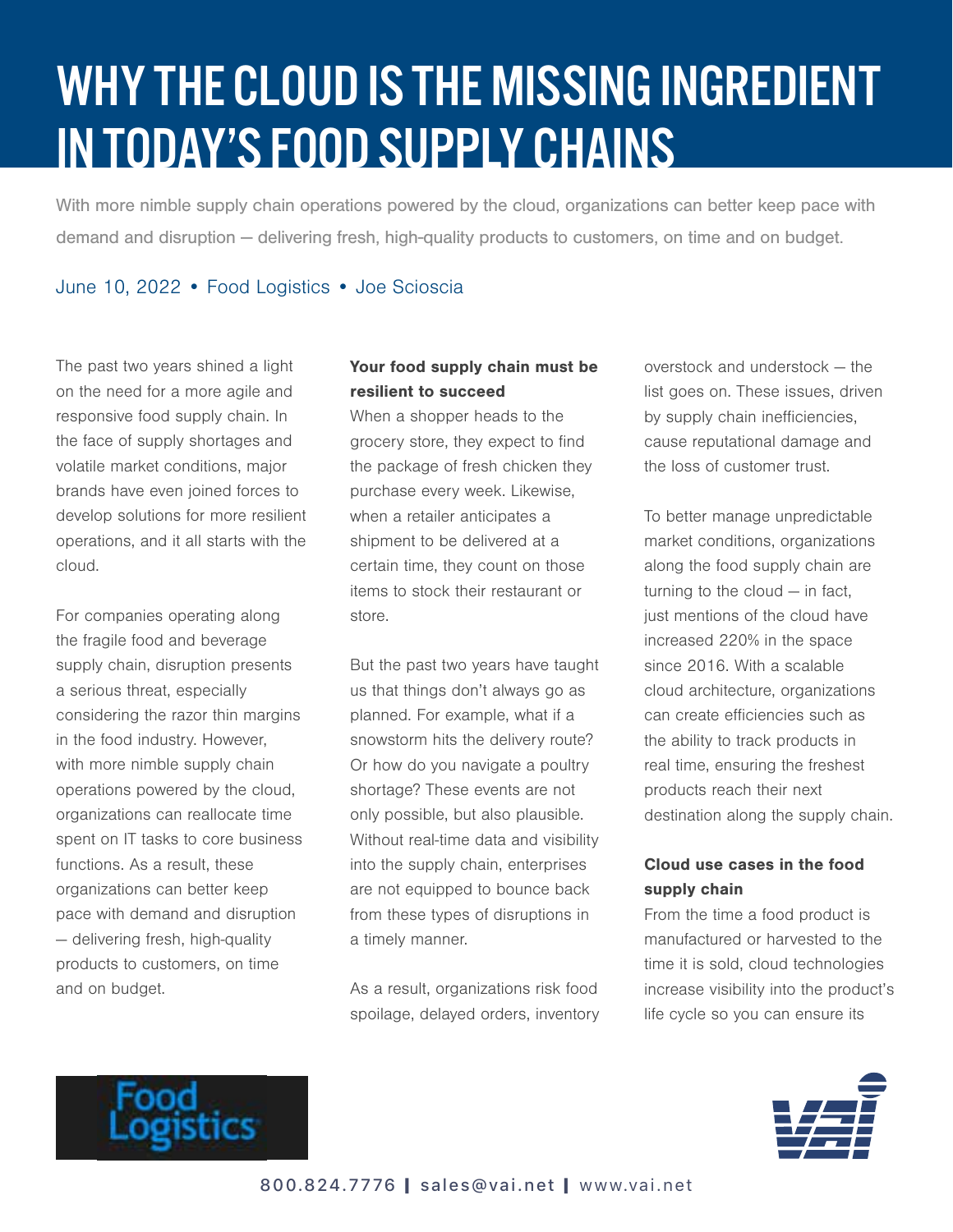safety and quality. Cloud-based technologies such as enterprise resource planning (ERP) software, predictive analytics and artificial intelligence (AI) have helped reshape the food industry over the past decade, and their use cases are growing increasingly sophisticated, boosting both operational efficiencies and organizations' bottom lines. Let's take a closer look at various examples of cloud use cases along the food supply chain.

• Recall products with easier traceability. A poorly handled product recall can harm profits and wreck a business' reputation in the food and beverage industry. To maintain customer trust and avoid lost sales and legal costs, you need end-to-end visibility into your product's life cycle. Hybrid, cloudbased ERP software enables you to create a comprehensive, digital repository of data where each stakeholder along the supply chain can access real-time information about a product. Today, technological advancements such as blockchain are making this capability more accessible than ever. With the ability to trace each product's information — such as its lot number or environmental conditions throughout its life cycle — you can more quickly and accurately pinpoint where, when

and how a safety issue occurred. This helps reduce unnecessary waste by pulling only the products that have been recalled off the shelf.

• Manage inventory with realtime data. Food shortages have persisted throughout the first half of 2022, emphasizing the need for real-time data to drive purchase decisions and manage inventory. Cloud-based systems connected to live data sources can continuously update stock levels in real time so you never have to guess the quantity of a product you have in stock. Additionally, when you pair a cloud-based system with predictive analytics capabilities, you can forecast future trends more accurately by combining statistical algorithms, machine learning, AI and internal and external data. For example, using this strategy you can identify which time of year a certain food product is in high demand to make advanced purchase decisions. On the other hand, if it's a time of year when the product is in low demand, you can scale back accordingly to avoid unnecessary waste.

• Control temperatures with sensor technology. From the moment a food product is manufactured or harvested, it's at risk of reaching unsafe environmental conditions during distribution, transit and storage. In the cold food and beverage supply chain, which is complicated by the need for temperaturecontrolled storage and distribution, careful temperature management is critical. The integration of Internet of Things (IoT) sensors with ERP systems enables automatic temperature monitoring and logging for the storage and distribution of food products. For example, if storing packages of meat that must maintain a specific temperature and a power outage occurs, you can check the temperature log to determine whether the meat remained at a safe temperature or if it must be removed from the supply chain.

• Automate functions with AI. Perhaps one of the most ubiquitous uses of cloud technology in the food and beverage industry is automation. AI-powered automation aids the human workforce, from manufacturers and distributors to grocery store employees — a key capability amid today's labor crisis. In fact, most functions along the supply chain today are at least partially automated, including stock pickers, point-of-sale systems and order management tools. Some fast food restaurants have even adopted fully automated drive-thru